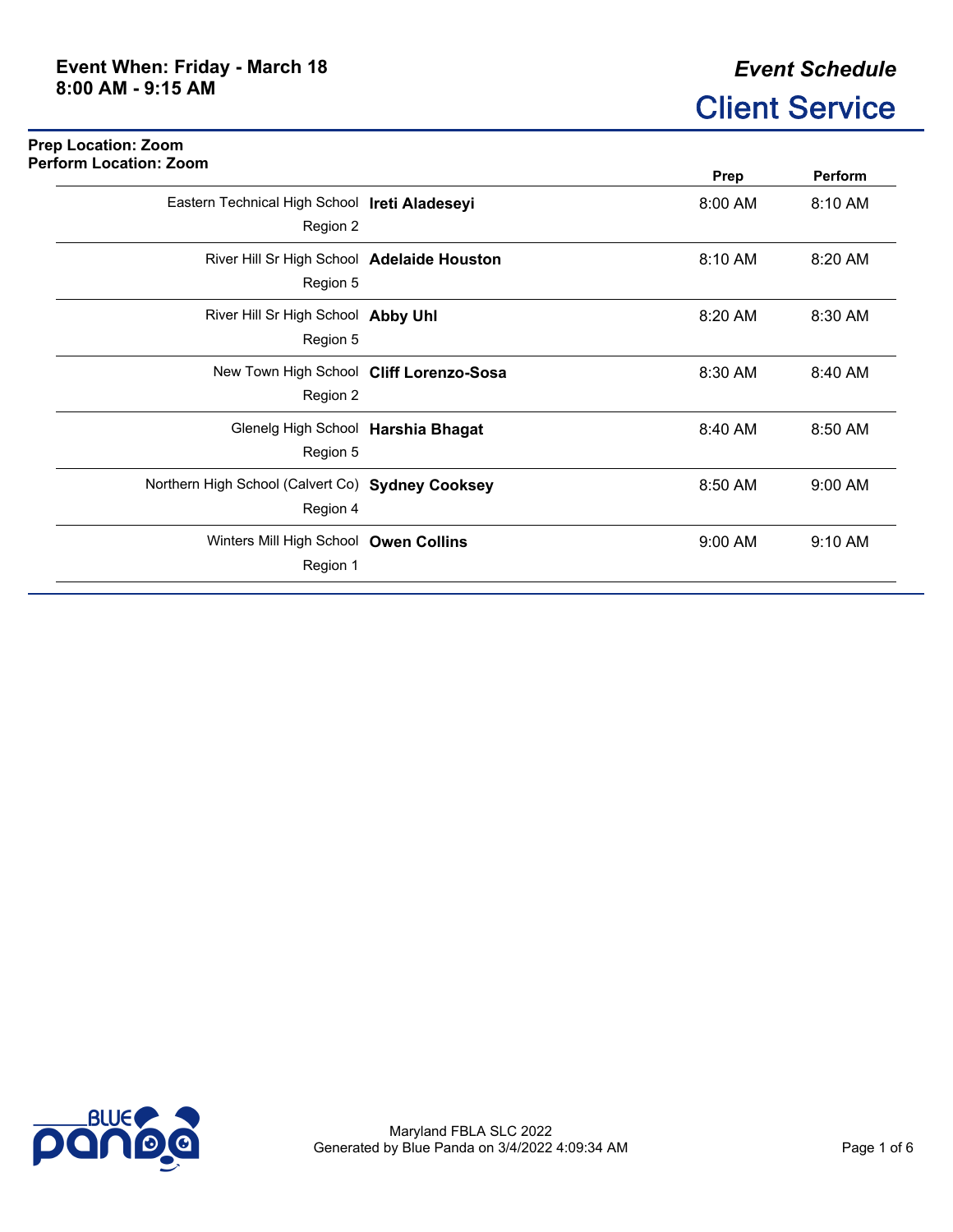**Perform Location: Zoom**

|                                                      | <b>Perform</b> |
|------------------------------------------------------|----------------|
| River Hill Sr High School Dahlia Shafiq<br>Region 5  | $8:00$ AM      |
| River Hill Sr High School Laura Zhang<br>Region 5    | 8:15 AM        |
| River Hill Sr High School Shivum Pandove<br>Region 5 | 8:30 AM        |
| River Hill Sr High School Jai Khanna<br>Region 5     | 8:45 AM        |
| New Town High School Kayla Bamberg<br>Region 2       | $9:00$ AM      |
| New Town High School Beloved Akanji<br>Region 2      | 9:15 AM        |

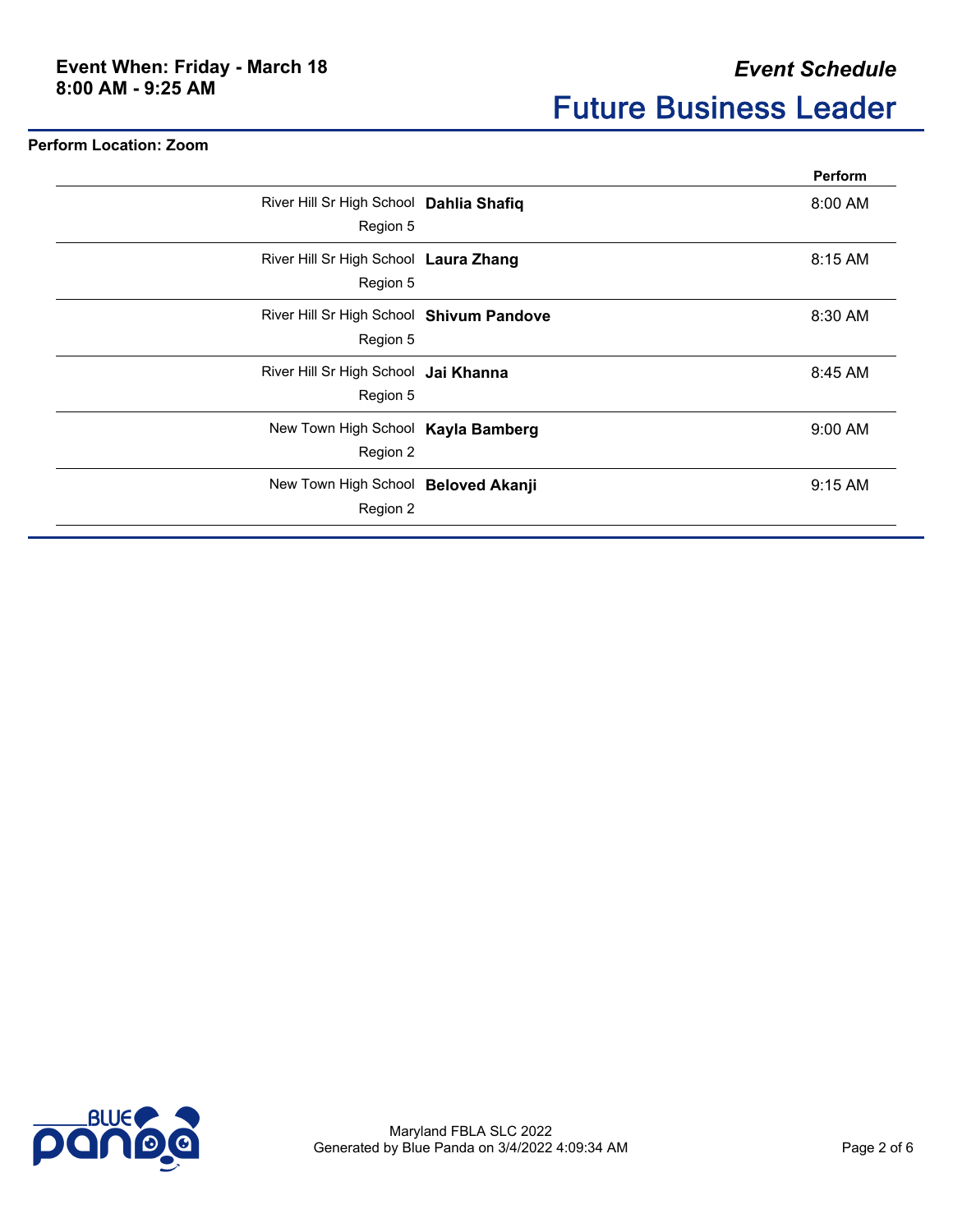## **Prep Location: Zoom Perform Location: Zoom**

| III LUCULIUII. LUUIII                                                    |                                                  | Prep     | Perform  |
|--------------------------------------------------------------------------|--------------------------------------------------|----------|----------|
| River Hill Sr High School Jayden Simo<br>Region 5                        |                                                  | 9:35 AM  | 9:45 AM  |
| New Town High School Andy Chen<br>Region 2                               |                                                  | 9:45 AM  | 9:55 AM  |
| Manchester Valley High School Brienna Wohlschlegel<br>Region 1           |                                                  | 9:55 AM  | 10:05 AM |
| Eastern Technical High School Mara Jade Beaumier<br>Region 2             |                                                  | 10:05 AM | 10:15 AM |
| Eastern Technical High School Tatiana Agboh<br>Region 2                  |                                                  | 10:15 AM | 10:25 AM |
| Eastern Technical High School Gabrielle Folson<br>Region 2               |                                                  | 10:30 AM | 10:40 AM |
| Region 5                                                                 | River Hill Sr High School David Taboada Martinez | 10:40 AM | 10:50 AM |
| Center For Career & Technical Education Madison Pfitzenmayer<br>Region 1 |                                                  | 10:50 AM | 11:00 AM |
| Annapolis High School Natalie Dixon<br>Region 3                          |                                                  | 11:00 AM | 11:10 AM |
| Mt. Hebron High School David Zheng<br>Region 5                           |                                                  | 11:10 AM | 11:20 AM |

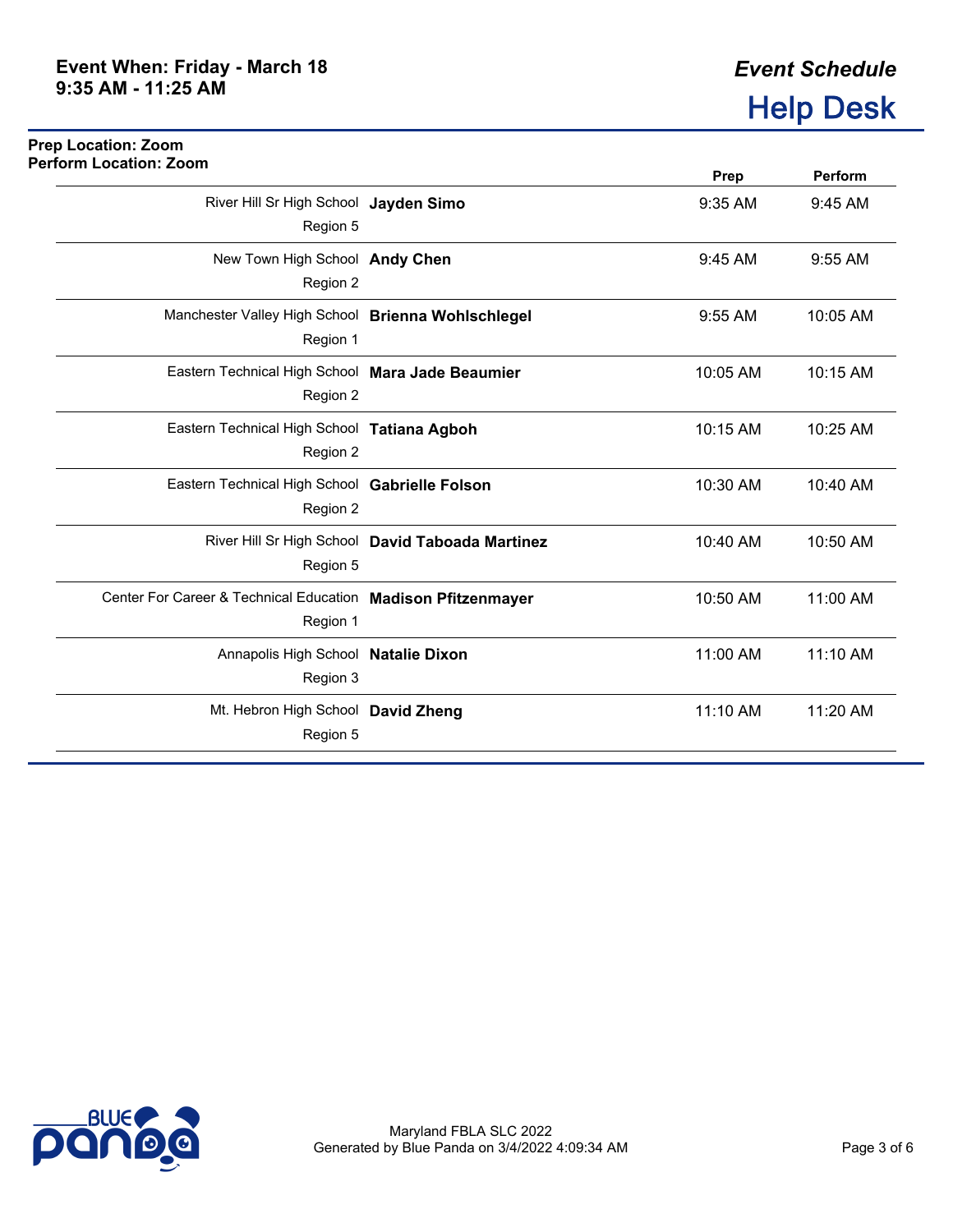**Prep Location: Zoom**

| <b>Perform Location: Zoom</b>                          |                                           | <b>Prep</b> | Perform |
|--------------------------------------------------------|-------------------------------------------|-------------|---------|
| South River High School Brian Vieson                   |                                           | 8:00 AM     | 8:10 AM |
| Region 3<br>Region 4                                   | Laurel High School Prince Olubuse-Omisore | 8:10 AM     | 8:20 AM |
| Eastern Technical High School Noah Duncan<br>Region 2  |                                           | 8:20 AM     | 8:30 AM |
| River Hill Sr High School Ibrahim Bhutta<br>Region 5   |                                           | 8:30 AM     | 8:40 AM |
| River Hill Sr High School Dahlia Shafiq<br>Region 5    |                                           | 8:40 AM     | 8:50 AM |
| Chesapeake Sr High School (AA Co) Tara Kim<br>Region 3 |                                           | 8:50 AM     | 9:00 AM |
| South River High School Yaani Patel<br>Region 3        |                                           | 9:00 AM     | 9:10 AM |

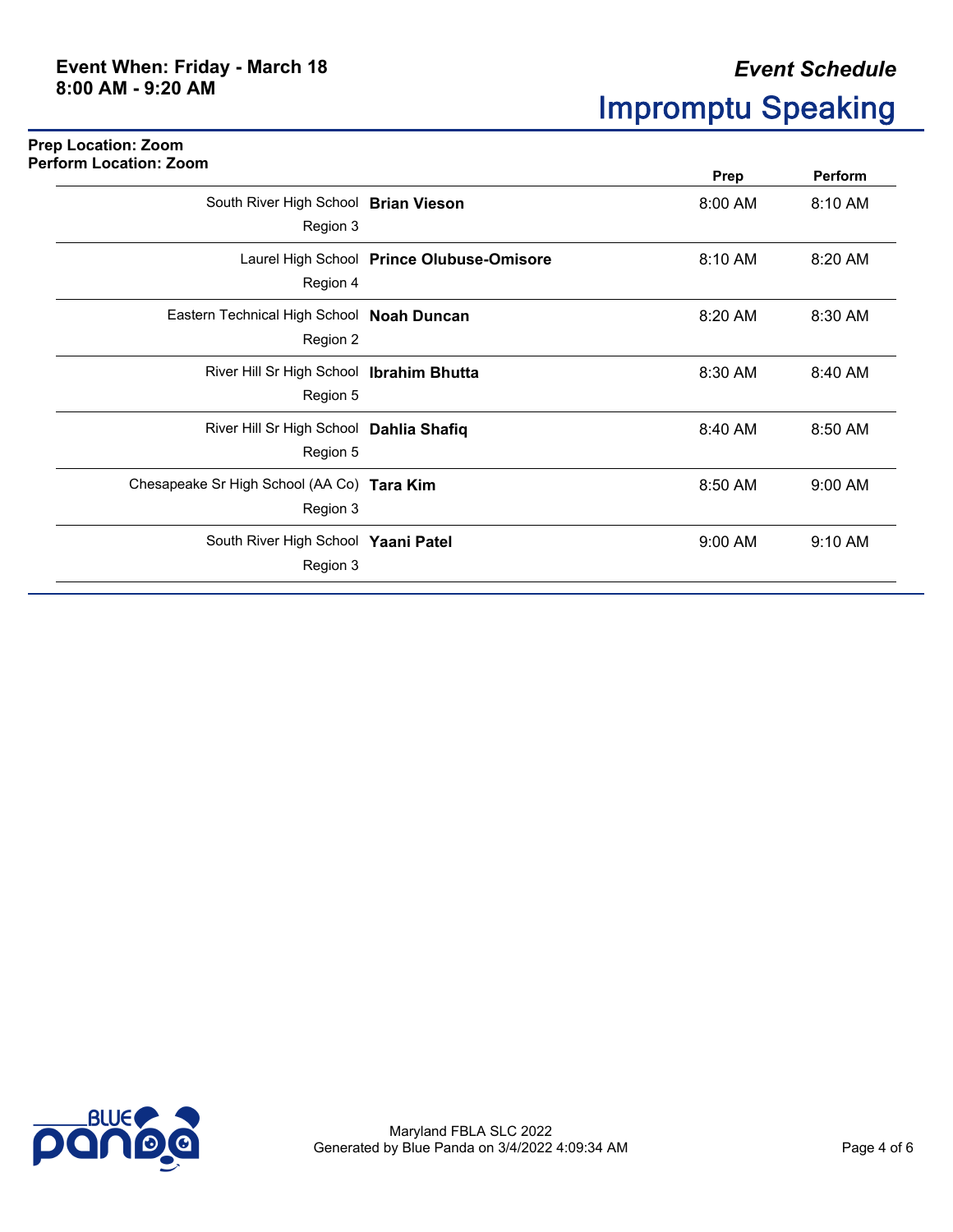|                                          | Perform  |
|------------------------------------------|----------|
| South River High School Max Makovitch    | 9:45 AM  |
| Region 3                                 |          |
| Laurel High School Kevin Tchatat         | 10:00 AM |
| Region 4                                 |          |
| Oxon Hill High School Paula Vann         | 10:15 AM |
| Region 4                                 |          |
| Mt. Hebron High School Benjamin Gordon   | 10:30 AM |
| Region 5                                 |          |
| River Hill Sr High School Dylan Mathew   | 10:45 AM |
| Region 5                                 |          |
| Albert Einstein High School Azanina Moss | 11:05 AM |
| Region 5                                 |          |
| New Town High School Jahvonte McNeill    | 11:20 AM |
| Region 2                                 |          |
| Pikesville Sr High School Michael Fries  | 11:35 AM |
| Region 2                                 |          |
| Largo High School Indyah Tate            | 11:50 AM |
| Region 4                                 |          |
|                                          |          |